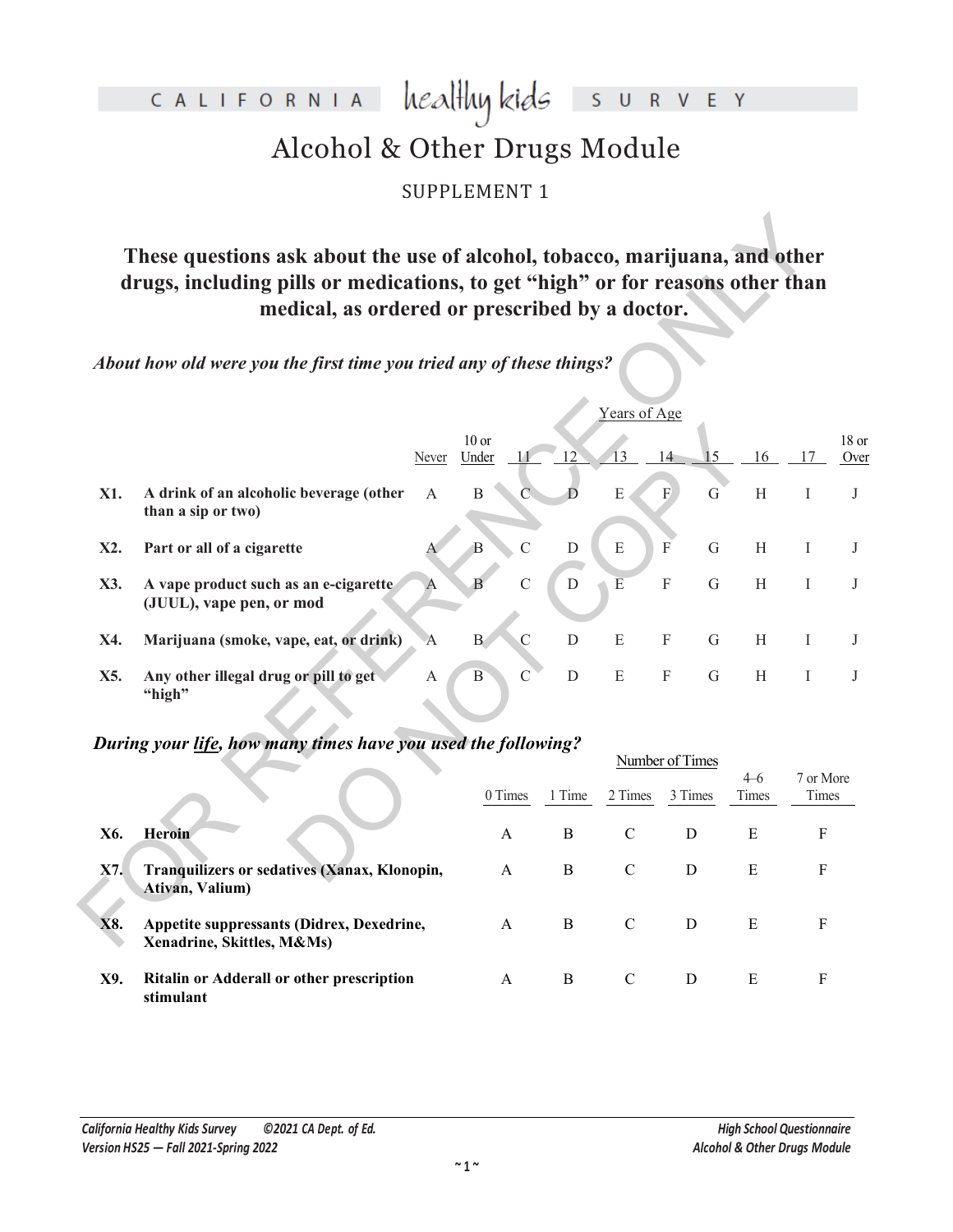V E Y  $\overline{R}$ 

# Alcohol & Other Drugs Module

### SUPPLEMENT 1

### **X10. If you drink alcohol, how much do you usually drink?**

- **A)** I don't drink alcohol
- **B)** Just enough to feel it a little
- **C)** Enough to feel it moderately
- **D)** Until I feel it a lot or get really drunk

### **X11. If you use marijuana or other drugs, how "high" (stoned, faded, wasted, trashed) do you usually like to get?**

- **A)** I don't use drugs
- **B)** Just enough to feel a little high
- **C)** Enough to feel it moderately
- **D)** Until I feel it a lot or get really high

### **X12. Have you used alcoholic beverages, marijuana, or other drugs in the past 12 months for any of the following reasons?** *(Mark All That Apply.)*

- **A)** Does not apply, I haven't used alcohol, marijuana, or other drugs in the past 12 months.
- **B)** To experiment (try using)
- **C)** To get high
- **D)** To have a good time with friends
- **E)** To fit in with a group you like
- **F)** Because of boredom
- **G)** To relax
- **H)** To get away from problems
- **I)** Because of anger or frustration
- **J)** To get through the day
- **K)** Because it made you feel better
- **L)** To seek deeper insights and understanding
- **M)** None of the above

# **X10.** If you drink alcohol, how much do you usually drink?<br>
(A) I don't drink alcohol able in the it in little<br>
(C) Leaough to feel it in other drugs, how "high" (stoned, fuded, wasted, frached) do you usually like to ge o feel a little high<br>
al ot or get really high<br>
al ot or get really high<br> **also beverages, marijuana, or other drugs** in the past 12 months for any of<br>
for drugs in<br>
that *Apply.*)<br>
bly, I haven't used<br>
(G) To relax<br>
(G) T **X13. Has using alcohol, marijuana, or other drugs ever caused you to have any of the following problems?**  *(Mark All That Apply.)*

- **A)** Does not apply; I've never used alcohol or drugs
- **B)** Have problems with emotions, nerves, or mental health
- **C)** Get into trouble or have problems with the police
- **D)** Have money problems
- **E)** Miss school
- **F)** Have problems with schoolwork
- **G)** Fight with others
- **H)** Damage a friendship
- **I)** Physically hurt or injure yourself
- **J)** Have unwanted or unprotected sex
- **K)** Forget what happened or pass out
- **L)** Been suspended from school
- **M)** I've used alcohol or drugs but never had any of these problems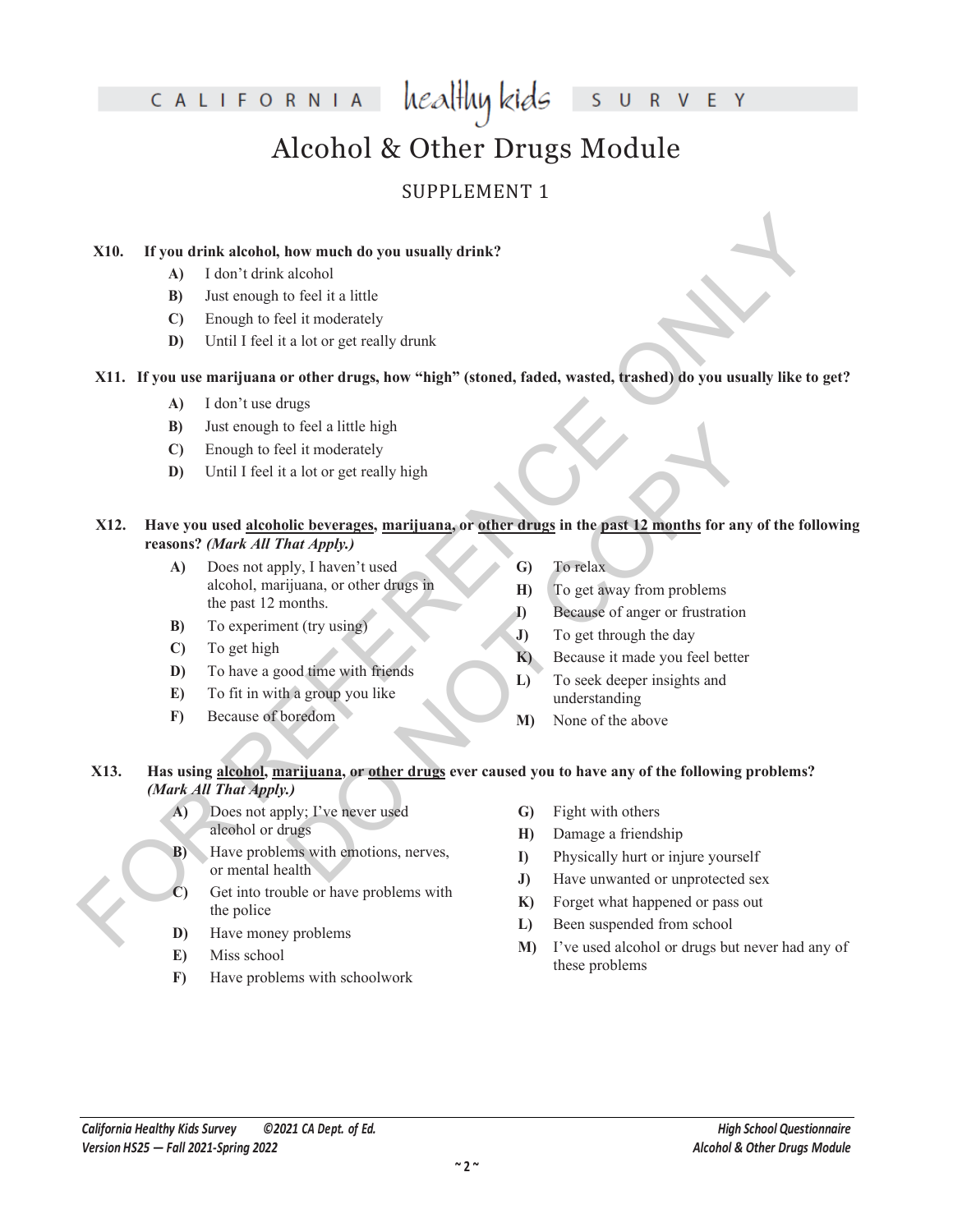E Y

### Alcohol & Other Drugs Module

### SUPPLEMENT 1

# X14. If you use alcohol, marijunna, or another drug, have you had any of the following experiences? (*Mark A.* That a projection of the control of the following the following experiences? (*Mark A.* A. b) these not need a **X14. If you use alcohol, marijuana, or another drug, have you had any of the following experiences?** *(Mark All That Apply.)*

- **A)** Does not apply; I have not used alcohol or drugs
- **B)** Found you had to increase how much you use to have the same effect as before
- **C)** Frequently spent a lot of time getting, using, or being hung over from using alcohol or other drugs
- **D)** Used alcohol or drugs a lot more than you intended
- **E)** Used alcohol or drugs when you were alone (by yourself)
- **F)** Your use of alcohol or drugs often kept you from doing a normal activity, like going to school, working, or doing recreational activities or hobbies (sports, music, art, etc.)
- **G)** You didn't feel OK unless you had something to drink or used a drug
- **H)** Thought about reducing (cutting down) or stopping use
- **I)** Told yourself you were not going to use but found yourself using anyway
- **J)** Spoke with someone about reducing or stopping use
- **K)** Attended counseling, a program, or group to help you reduce or stop use
- **L)** I use alcohol or drugs but have not experienced any of these things
- or drugs a lot more than<br>
or drugs when you were<br>  $\bf{K}$  Attended counseling, a program,<br>
or drugs when you were<br>  $\bf{K}$  Attended counseling, a program,<br>  $\bf{K}$  attended counseling or the line of the street of the stree **X15. Have you ever felt that you needed help (such as counseling or treatment) for your alcohol** *or* **other drug use?**
	- **A)** No, I never used alcohol or other drugs
	- **B)** No, but I do use alcohol or other drugs
	- **C)** Yes, I have felt that I needed help
- **X16. In your opinion, how likely is it that a student could find help at your school from a counselor, teacher, or other adult to stop or reduce using alcohol or other drugs?**
	- **A)** Very likely
	- **B)** Likely
	- **C)** Not likely
	- **D)** Don't know
- **X17. In your opinion, how likely is it that a student will be suspended, expelled, or transferred if caught on school property using or possessing alcohol or other drugs?**
	- **A)** Very likely
	- **B)** Likely
	- **C)** Not likely
	- **D)** Don't know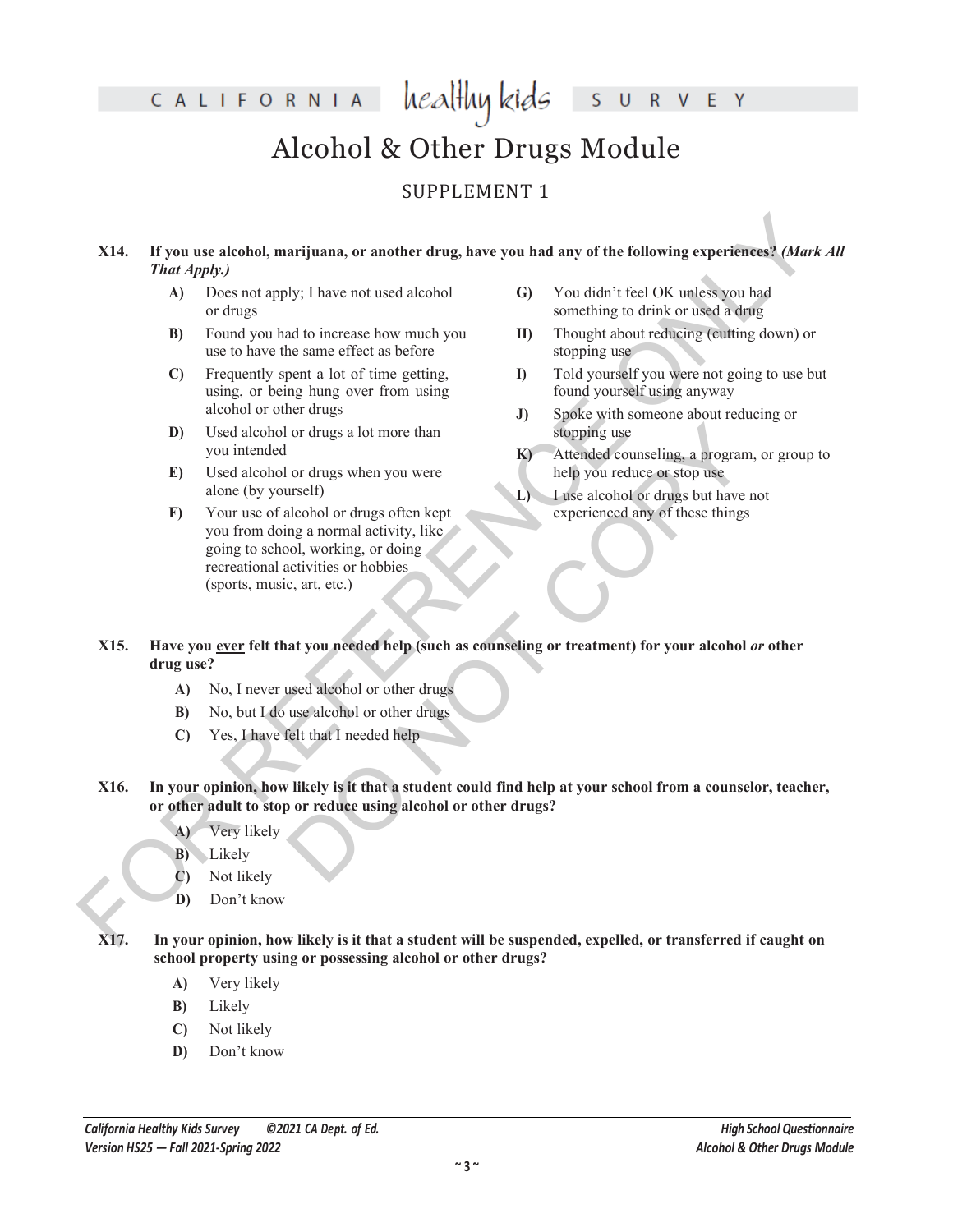R V E Y  $\cup$ 

# Alcohol & Other Drugs Module

### SUPPLEMENT 1

### **X18. How do** *most* **students at your school who drink alcohol usually get it?** *(Mark All That Apply.)*

- **A)** At school
- **B)** At parties
- **C)** At concerts or other social events
- **D)** At their own home
- **E)** From adults at friends' homes
- **F)** From friends or another teenager
- **G)** Get adults to buy it for them
- **H)** Buy it themselves from a store
- **I)** At bars, clubs, or gambling casinos
- **J)** Other
- **K)** Don't know

### **X19. How do** *most* **kids at your school who use marijuana usually get it?** *(Mark All That Apply.)*

### *How do you feel about someone your age doing the following?*

| X18. |              | How do most students at your school who drink alcohol usually get it? (Mark All That Apply.)                                           |                |                                   |                                     |                        |
|------|--------------|----------------------------------------------------------------------------------------------------------------------------------------|----------------|-----------------------------------|-------------------------------------|------------------------|
|      | A)           | At school                                                                                                                              | $\mathbf{G}$   | Get adults to buy it for them     |                                     |                        |
|      | B)           | At parties                                                                                                                             | H)             |                                   | Buy it themselves from a store      |                        |
|      | $\mathbf{C}$ | At concerts or other social events                                                                                                     | I)             |                                   | At bars, clubs, or gambling casinos |                        |
|      | D)           | At their own home                                                                                                                      | $\mathbf{D}$   | Other                             |                                     |                        |
|      | E)           | From adults at friends' homes                                                                                                          |                |                                   |                                     |                        |
|      | F)           | From friends or another teenager                                                                                                       | K)             | Don't know                        |                                     |                        |
|      |              |                                                                                                                                        |                |                                   |                                     |                        |
|      |              |                                                                                                                                        |                |                                   |                                     |                        |
| X19. |              | How do most kids at your school who use marijuana usually get it? (Mark All That Apply.)<br>At school                                  |                |                                   |                                     |                        |
|      | A)           |                                                                                                                                        | F)             |                                   | From friends or another teenager    |                        |
|      | B)           | At parties                                                                                                                             | $\mathbf{G}$   | At bars or clubs                  | Buy it at a marijuana dispensary    |                        |
|      | $\mathbf{C}$ | At concerts or other social events                                                                                                     | H <sub>2</sub> | Other                             |                                     |                        |
|      | D)<br>E)     | At their own home<br>From an adult acquaintance                                                                                        | I)<br>J)       | Don't know                        |                                     |                        |
|      |              | How do you feel about someone your age doing the following?                                                                            |                | Neither Approve<br>Nor Disapprove | Somewhat<br>Disapprove              | Strongly<br>Disapprove |
| X20. |              | Having one or two drinks of any alcoholic beverage<br>nearly every day                                                                 |                | A                                 | $\, {\bf B}$                        | $\mathcal{C}$          |
| X21. |              | Trying marijuana once or twice                                                                                                         |                | A                                 | B                                   | C                      |
| X22. |              | Using marijuana once a month or more regularly                                                                                         |                | A                                 | B                                   | $\mathcal{C}$          |
| X23. |              | During the past 12 months, have you talked with at least one of your parents or guardians about the<br>dangers of alcohol or drug use? |                |                                   |                                     |                        |
|      | A)           | N <sub>o</sub>                                                                                                                         |                |                                   |                                     |                        |
|      | B)           | Yes                                                                                                                                    |                |                                   |                                     |                        |

#### **X23. During the past 12 months, have you talked with at least one of your parents or guardians about the dangers of alcohol or drug use?**

- **A)** No
- **B)** Yes
- **X24. During the past 12 months, have you heard, read, or watched any messages about not using alcohol or drugs?**
	- **A)** No
	- **B)** Yes